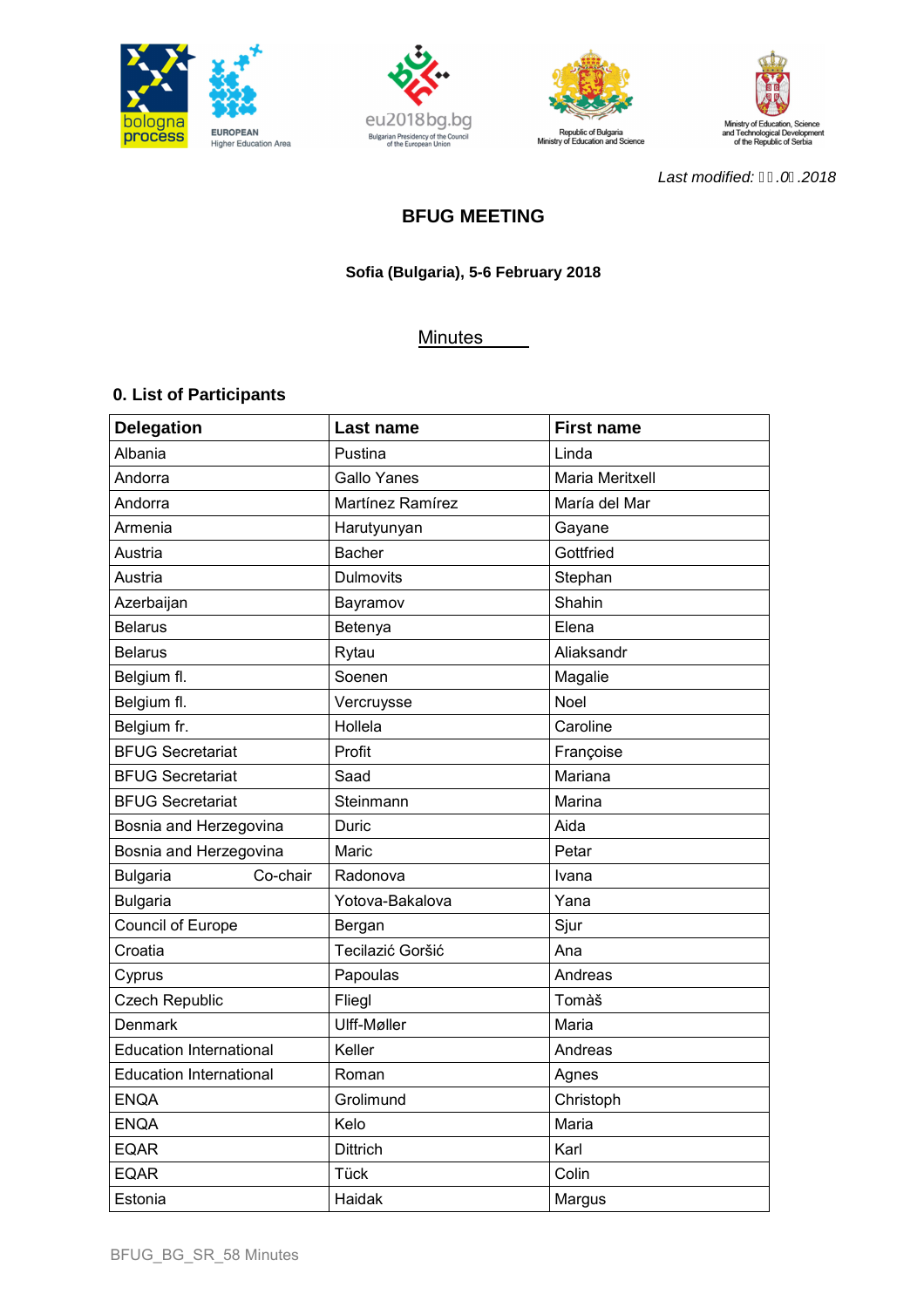| Estonia                    | Pukk              | Janne           |
|----------------------------|-------------------|-----------------|
| ESU                        | Gajek             | Adam            |
| ESU                        | <b>Schwitters</b> | Helge           |
| ESU                        | Sundberg          | Caroline        |
| <b>EUA</b>                 | Gaebel            | Michael         |
| <b>EUA</b>                 | Wilson            | Lesley          |
| <b>EURASHE</b>             | Karpíšek          | Michal          |
| <b>EURASHE</b>             | Lauwick           | Stephane        |
| Euridyce                   | Crosier           | David           |
| <b>European Commission</b> | Debiais Sainton   | Vanessa         |
| European Commission        | Engels-Perenyi    | Klara           |
| European Commission        | Szuly             | Kinga           |
| <b>EUROSTUDENT</b>         | Hauschildt        | Kristina        |
| Finland                    | Innola            | Maija           |
| Finland                    | Vuorinen          | <b>Birgitta</b> |
| France                     | Despréaux         | Denis           |
| France                     | Lagier            | Hélène          |
| Vice-chair<br>France       | Ott               | Marie-Odile     |
| Georgia                    | Margvelashvili    | Maia            |
| Germany                    | Greisler          | Peter           |
| Germany                    | Lüddeke           | <b>Barbara</b>  |
| Germany                    | Petrikowski       | Frank           |
| <b>Holy See</b>            | <b>Bechina</b>    | Friedrich       |
| Hungary                    | Keszei            | Ernő            |
| Iceland                    | Vidarsdottir      | Una             |
| Ireland                    | Gleeson           | Joseph          |
| Italy                      | Castellucci       | Paola           |
| Italy                      | Cinquepalmi       | Federico        |
| Italy                      | Lantero           | Luca            |
| Italy                      | Lucke             | Vera            |
| Latvia                     | Ivsina            | Daiga           |
| Liechtenstein              | Miescher          | Daniel          |
| Lithuania                  | <b>Sirkaite</b>   | Aurelija        |
| Lithuania                  | Viliūnas          | Giedrius        |
| Luxembourg                 | Kox               | Corinne         |
| Malta                      | Sammut-Bonnici    | Tanya           |
| Moldova                    | Velisco           | Nadejda         |
| Montenegro                 | Misovic           | Biljana         |
| Netherlands                | Bijvank           | Tessa           |
| Netherlands                | Heemskerk         | Renske          |
| Norway                     | Johansson         | Toril           |
| Norway                     | Strøm             | Tone Flood      |
| Poland                     | Banaszak          | Bartlomiej      |
| Poland                     | Boltruszko        | Maria           |
|                            |                   |                 |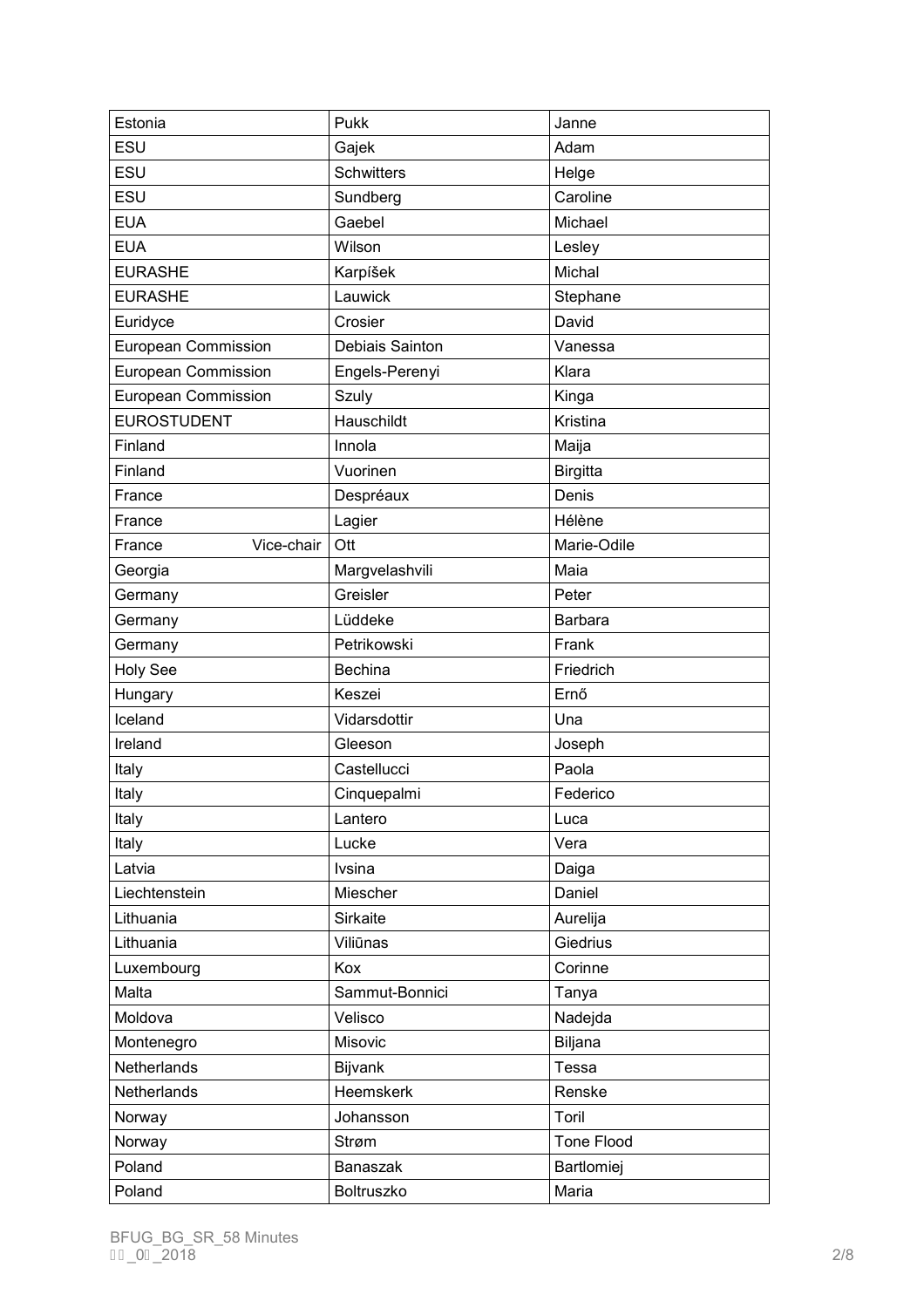| Portugal                  |          | Feyo de Azevedo   | Sebastião         |
|---------------------------|----------|-------------------|-------------------|
| Portugal                  |          | <b>Martins</b>    | Afonso D'Oliveira |
| Portugal                  |          | Queiroz           | João              |
| Romania                   |          | Haj               | Mihai Cezar       |
| Romania                   |          | Toma              | Antonela          |
| <b>Russian Federation</b> |          | Ganshin           | Igor              |
| <b>Russian Federation</b> |          | Kamynina          | Nadezda           |
| Serbia                    | Co-chair | Jocic             | Katarina          |
| Slovak Republic           |          | Jurkovič          | Jozef             |
| Slovenia                  |          | Rustja            | Erika             |
| Spain                     |          | de Lezcano-Mújica | Margarita         |
| Sweden                    |          | <b>Bringle</b>    | Sara              |
| Switzerland               |          | Studinger         | Silvia            |
| <b>TFYROM</b>             |          | Aleksov           | <b>Borcho</b>     |
| Turkey                    |          | Mandal            | Hasan             |
| Ukraine                   |          | Novosad           | Ganna             |
| <b>UNESCO</b>             |          | Snildal           | Andreas           |
| United Kingdom            |          | Wilkinson         | Pamela            |

Apologies: Greece

### **1. Welcome and introduction to the meeting**

Denitsa Sacheva, Deputy Minister of Education and Science in Bulgaria, opened the meeting and welcomed the BFUG delegates. Investment in growth and jobs, digital competences, modernisation of higher education are amongst the priorities of the Bulgarian EU Presidency. As shaping the future of the EHEA is the task for the BFUG, she hoped for visible and sustainable results and clear messages from this meeting.

The outgoing Co-chairs (Estonia, Russia) thanked the Bulgarian Co-chair for hosting this meeting, the Vice-chair, the Secretariat and one another for the co-operation. The outgoing Co-chair (Russia) underlined the importance of digitalisation and further development of the process. The Co-chair (Serbia) thanked Bulgaria for the co-operation and announced the next Board meeting in Belgrade for 15 March. The Vice-chair thanked Bulgaria for hosting two meetings during this period.

# **2. Adoption of the agenda**

The agenda was adopted.

# **3. Feedback of the last meetings**

The outgoing Co-chair (Estonia) gave a short overview of the discussion at the BFUG meeting in Tartu in November 2017. In addition to discussing results from the Advisory and Working Groups, nonimplementation, fundamental values and the draft Communiqué had been important issues. Board members underlined that minutes needed to be balanced and referred to their written comments. Regarding the draft minutes, the Secretariat explained that for the final version comments would be taken into account as far as contradicting positions allow.

The Co-chair (Serbia) reported that results from the Advisory and Working Groups were the core of the Board meeting as well, together with the draft Communiqué. She announced that BFUG members would be invited to send written comments on the next draft Communiqué in February.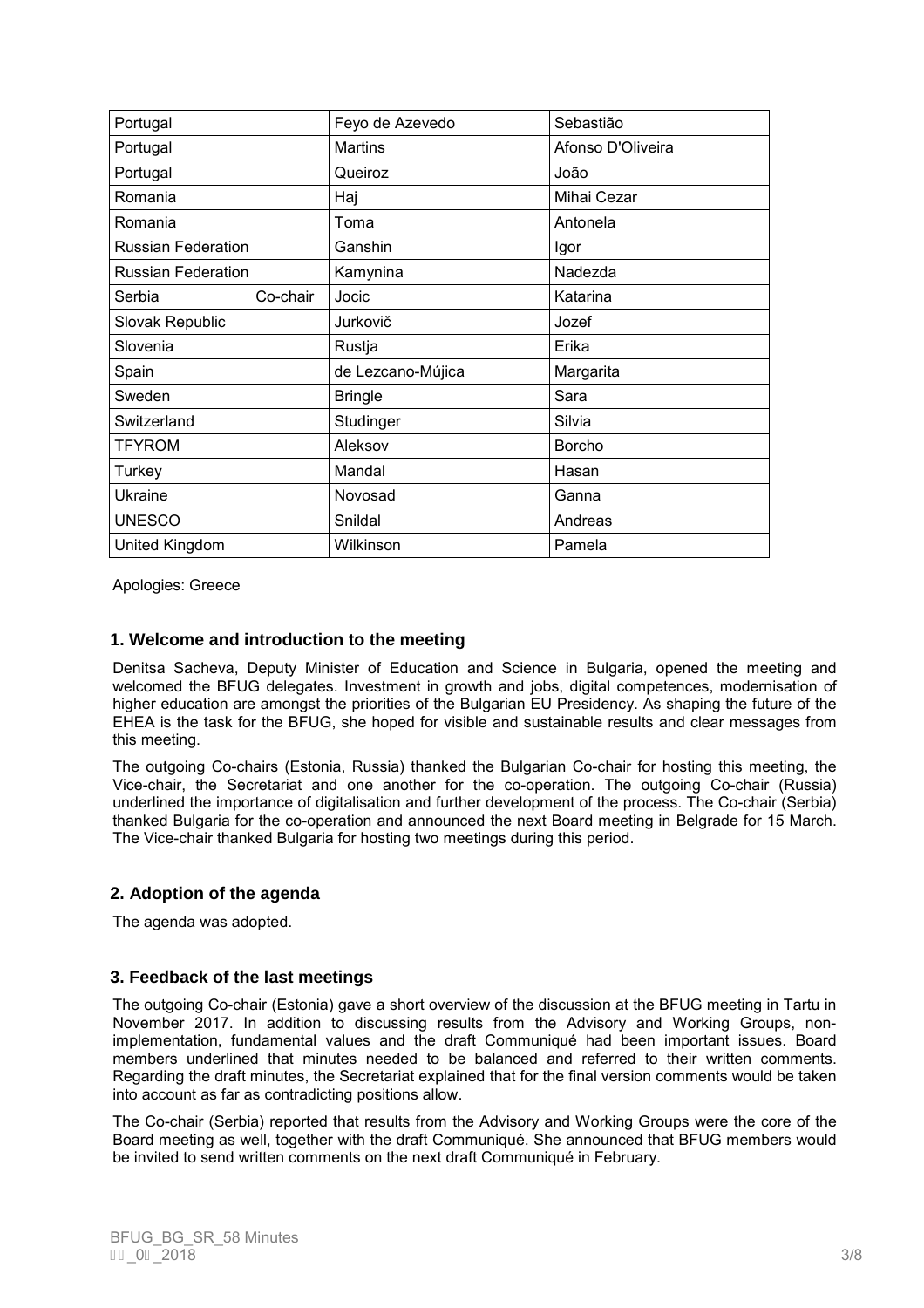### **4. Update and discussion concerning the AG/WG work on Implementation and Nonimplementation**

#### 4.1. Implementation Report (WG1 Monitoring)

The WG1 chair (Norway) reported that comments on the draft Bologna Process Implementation report had been received from most countries, and that a pre-final draft would be sent by the end of February, with only one week for quick comments. The final report could be expected by the end of March. The WG1 chair (Eurydice) announced to concentrate his presentation on the three key commitments to give a first overview of the results.

He reported that 38 countries conform to all the main commitments regarding the degree structure, whereas 10 need to address major issues (mostly still offering too many long/integrated programmes).

A national qualifications framework is in place in most countries, but some countries still face major tasks ahead. About 20 countries are not using ECTS correctly for all purposes, especially not always checking the use of ECTS with external quality assurance. While the main principles of the Lisbon Recognition Convention generally are not integrated into legislative frameworks except in some countries, ensuring that legislation is respected is a challenge in many countries. For quality assurance, a positive picture for the European Standards and Guidelines can be drawn; however, some countries would need support with some aspects of quality assurance.

In conclusion, some developments since Yerevan are visible, but few countries completed all the issues. The WG1 chair (Eurydice) added that beyond the three key commitments, there will be interesting findings on other topics in the report, and reminded delegations of the short time for comments on the pre-draft report at the end of February.

BFUG members discussed how to give an adequate picture. As agreed in Amsterdam, contrasting information would be helpful to understand the major issues and improve further work at national level. Some BFUG members stressed the importance of validation of data by the countries. The Council of Europe explained that implementation of the Lisbon Recognition Convention principles is uneven from country to country, but also regarding different parts of the Convention. Some major shortcomings will not be visible from the results of the Implementation Report. It was pointed out that the ECTS slide showing the European Standards and Guidelines 2015 was based on aspects which are not mentioned in the ECTS Users' Guide but in other documents.

The WG1 chair (Eurydice) responded that some questions addressed these issues on a more general level and that information would be available in the next version of the report. The Co-chair (Serbia) reminded that this version would be available by the end of February.

### 4.2. Proposal for a 2018-2020 report (WG1 Monitoring)

The WG1 chair (Eurydice) explained that due to the shorter working period (two years), efforts for updates on all indicators would not be worthwhile. Instead of showing the state of play one year later, it was proposed to concentrate on a few politically important issues and to look at progress over time (since the respective issues had come up in the Bologna Process). The number of issues would need to be restricted to no more than 100 indicators. The WG1 chair asked if WG1 may decide on what is worth looking at and propose some issues which are more important. He proposed not to take a decision during the meeting, but to mandate the group with making proposals for the first BFUG meeting after the Paris Ministerial Conference.

Many BFUG members welcomed the proposal of looking at fewer issues over the period 1999-2020. The three key commitments, recommendations which will have been made in the Paris Communiqué, and goals or ambitions for the future should be the starting point for this report, which should also analyse the first results of the new peer approach. The BFUG thanked WG1 for all their work.

The WG1 chairs thanked for the support and confirmed that the countries would be consulted for published data. Nevertheless, they will not be asked to correct data from other sources (e.g. data provided by students should not be corrected by governments). Various sources will be used as a starting point, and the WG will try to link best to other relevant structures and sources. The goal is to have an objective perspective of what has happened, and to validate data, whereas the interpretation of all data will be up to the BFUG.

#### 4.3. Summary of the Final Report and recommendations from AG2 (Support for the Belarus Roadmap)

The AG2 chair (Germany) thanked the group for the work on the Belarus roadmap and the events organised in the last two years. He emphasised that the presented final report will be complemented with a quotation from the Yerevan Communiqué and that the proposal of the AG2 chairs was to offer a specific support procedure for Belarus during the next working period. The AG2 chair (Holy See)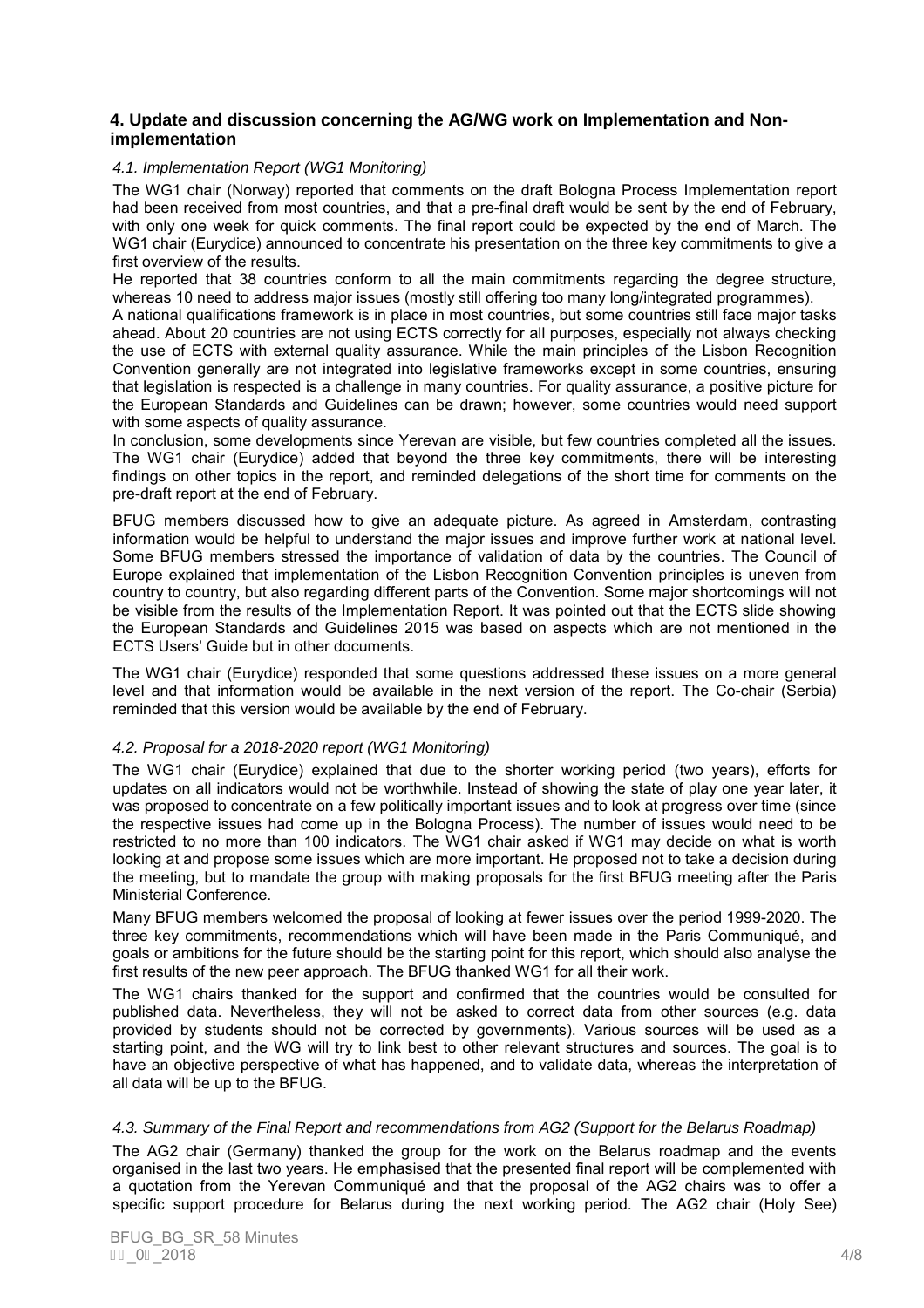underlined that rules must be the same for all countries and that no reform can happen without the country itself being convinced for it; therefore the ideal scenario would be that Belarus itself presents its own ambitious roadmap.

Some BFUG members wanted to avoid different procedures and suggested a national action plan for every country to identify its needs. They insisted on the fact that being a full member, Belarus should not follow a different procedure for one more period. Other BFUG members referred to the decision of Ministers taken in Yerevan to invite Belarus under specific conditions which imply that the roadmap had to be followed until it would be regarded as being fulfilled. The concerns of Ministers in Yerevan had been about fundamental values and not only about structural reforms.

Several delegations underlined that they all want to support Belarus in implementing and fulfilling the roadmap, and expressed the view that Belarus could gain a lot by being supported during the next working period. Some members were in favour of applying a specific procedure therefor, others referred to the new approach for peer support. Some delegates underlined that linking support only to the three key commitments would be too narrow, as the roadmap is looking at a much broader picture. BFUG members underlined that to become, stay or be an attractive higher education area, being inclusive is important, while, at the same time, agreed values have to be implemented and respected. ESU called for flexible learning conditions for students, and equal treatment of all teachers, students and staff in higher education institutions, regardless of their political engagement.

The Belarus delegate asked for equal treatment for her country. She explained that while the new law is under discussion at the Parliament, they were aware the ambitious roadmap had not been fully implemented yet and that there is still a lot to be done; but it was not only a matter of a roadmap implemented on time, and more time is needed for practical, doable, workable solutions in academic contexts. Whatever would be developed for non-implementation countries, Belarus expressed its willingness to take part. At the same time, being treated on equal terms would be a strong motivation for the Belarus academic community.

The BFUG Co-chairs asked the AG2 chairs to revise the recommendations in the light of the remarks made during the discussion. The AG2 chair (Germany) argued that the report would not be changed since it was agreed by all the AG2 members.

The Co-chair (Bulgaria) invited the Belarus delegation to clarify how far the country would be open to continue work on mobility and social dimension. She announced to wait for an action plan from Belarus and – if necessary – to discuss it during the next BFUG meeting.

### 4.4. Joint proposal AG3 (Dealing with non-implementation)/WG2 (Implementation)

The AG3 chair (Iceland) explained the documents provided by WG2 and AG3. Based on the concepts of peer support, inclusiveness and key commitments, they proposed autonomous peer support groups on the three key commitments which should involve all member countries of the BFUG. All countries should self-identify their potential for each key commitment, and the groups should decide how to proceed. The Bologna Implementation Coordination Group (BICG) should co-ordinate exchange of the three groups, chaired by someone not chairing any of the three peer groups. Every group would be responsible collectively for the goal(s) of the respective key commitments.

Many delegations welcomed the joint proposal, viewed the idea of shared responsibility as key, and some delegations declared to be willing to engage in the process. Some delegations had additional questions, e.g. regarding the relation between the BFUG and the co-ordination group, the selection of its members, or the participation of non-EU countries. Some delegations questioned the relevance of such a new working group and pointed out governance issues, recalling that it was the BFUG's task to follow up implementation in the EHEA member countries and expressed concerns about peer groups which would not report directly to the BFUG or to Chairs' meetings and about a possible hierarchy appearing between "good" and "bad" countries. The European Commission underlined that non-Erasmus countries will be able to participate in peer support activities from Erasmus countries and be funded through the programme, and reminded the BFUG that the ground for starting the work needs to be prepared now, e.g. to cater for inclusion in the Erasmus+ call for proposals: launch of the call by the end of June, submission by the end of August and contractualisation by the end of the year.

The AG3 chair (Iceland) underlined that monitoring would be done neither by the peer groups nor the BICG, but by the regular monitoring tools. The peer-learning should feed back to the BFUG in a way which is looking at the EHEA and not at individual countries. Over the time, key commitments might change, but the process could be used as a tool for other key commitments. The WG2 chairs explained that the peer groups would not be working groups in the sense of the WGs which exist at the moment. The peer groups would organise the collaborative work on a given key commitment (in direction of the countries), and the report of all groups (in the direction of the BFUG). The AG3 chair (Iceland) agreed to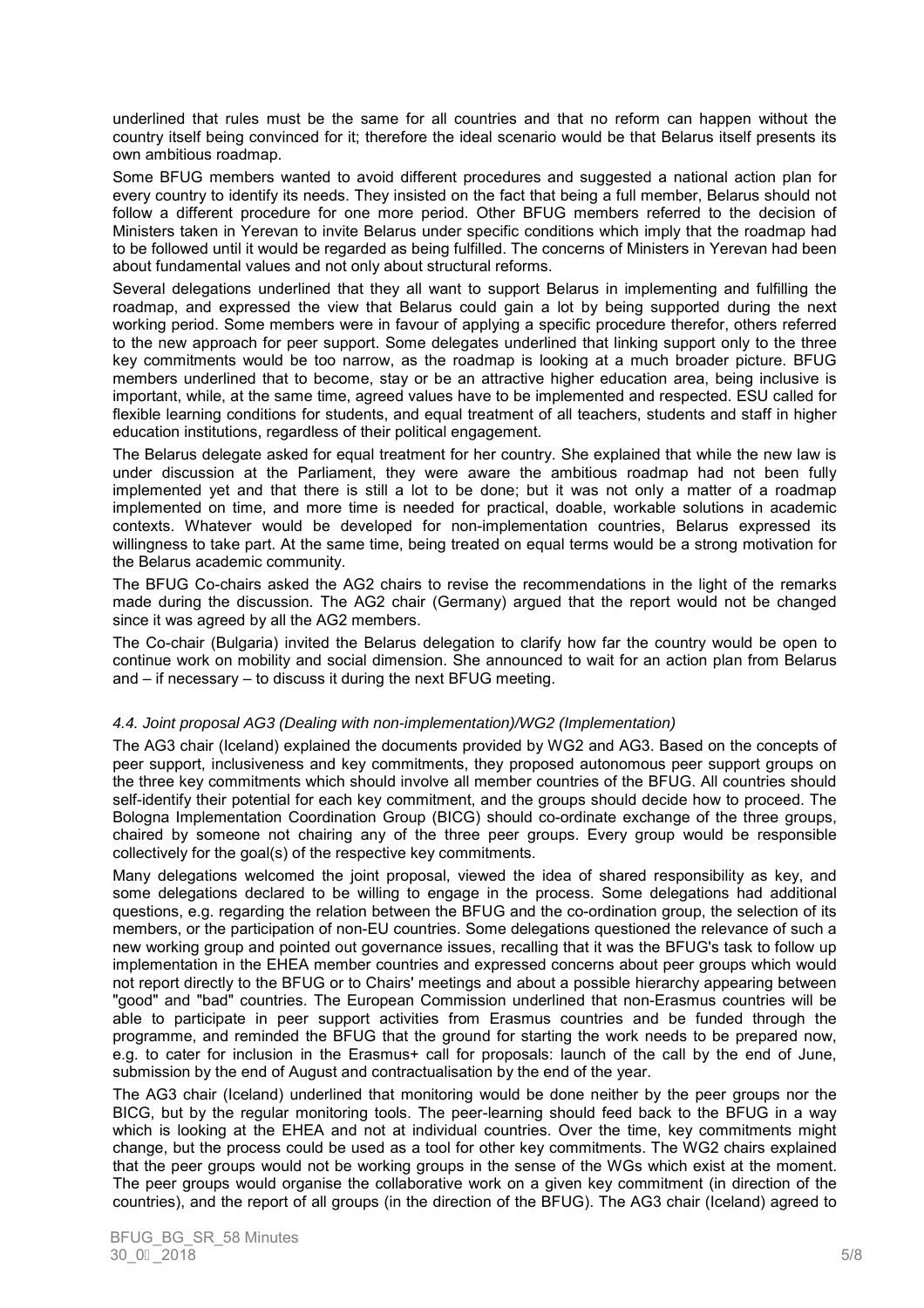rephrase the texts using "following" instead of "monitoring". The WG2 chair (B fl.) explained that the peer groups will not report on implementation, but on the peer learning experience and asked to approve this proposal with the changes and let the 4-5 people start the work.

The Co-chair (Bulgaria) asked the chairs of WG2 and AG3 to review the wording of the terms of reference, and to draft a clear call for expression of interest to be sent to the BFUG. Thus, the first part of the roadmap from page 4 of document 4c has been a& $\mathbb{R}^n$ ]  $\mathbb{C}^n$  a.

# **4. Update and discussion concerning the AG/WG work on the Future of the EHEA**

4.5. Summary of the Final Report from AG4 (Diploma Supplement revision)

The AG4 chair (Romania) referred to the changes made since the last BFUG meeting (highlighted in document BFUG\_BG\_SR\_58\_4i).

The Council of Europe referred to the final procedure for adoption of the Diploma Supplement in all of the three frameworks. The BFUG members appreciated the necessary but few changes and proposed a few minor changes in the wording, especially in order to make it acceptable for non-European countries. The European Commission reminded participants of the fact that the Diploma Supplement should be used for informal learning as well, and called for digitalisation of the documents.

The AG4 chair took note of the comments provided.

### 4.6. Proposal for the Bologna Policy Forum (AG1 EHEA international co-operation)

The Vice-chair (France) explained that AG1 had drafted a Concept Note as a basis for round tables and that the other document is a very first draft of the Bologna Policy Forum Statement, which had not yet been commented by AG1 members. They would work on this at their next meeting in February 2018. She informed that invitations to countries had been sent and that the Director-General of UNESCO has been invited as keynote speaker.

BFUG members asked for a list of invited Ministers from third countries; this would be sent to them.

# **5. Programme for the Ministerial Conference 2018**

The Vice-chair (France) explained the programme and recalled that the aim is to adopt every part of the Communiqué with the corresponding session of the Ministerial Conference.

France underlined that BFUG members have to present the draft Communiqué to their Ministers before the Ministerial Conference in order to start from an (almost) agreed draft Communiqué. At the beginning of the Ministerial Conference, this version should be presented and it should be made clear which part will be discussed within which session.

Several parties stated that they do not agree with this approach, and that it does not allign with the way how Bologna Ministerial Conferences are organised and the Communique is adopted by Ministers. Ministers should be given the chance to exchange on the Communique on both days of the Conference. Several delegations stated that they would prefer more time in the programme for discussing the Communiqué.

# **6. Discussion on the topic "Towards European universities"**

Based on the note which had been circulated to the BFUG, and as a round table is proposed at the agenda of the Conference, the Vice-chair (France) explained that key issues for this discussion should be identified. President Macron had proposed to develop closer cross-border co-operation with "European Universities" based on networks of higher education institutions across Europe, a proposal which was later adopted by the Council of Ministers in its Conclusions in December last year. The European Commission recalled their suggestion which had been made in November 2017 in the context of three 2025 proposals. More open programmes that would allow participation in parts of a course in certain foreign institutions, might be helpful in providing an international experience for a larger group of students.

BFUG members welcomed several aspects of the initiative, e.g. digitalisation, or long-term strategies for education and research, and proposed to build on joint programmes and joint degrees. At the same time, they asked for further clarification of the concept in comparison to the many "European Universities" and bottom-up networks of institutions that already exist, and for the added value. Some expressed the opinion that the quality of teaching and mobility generally should be very high in all EHEA institutions. Therefore, embracing the quality in all institutions should be the aim of the EHEA instead of creating a circle of particular quality. Some participants missed key words like critical thinking, democracy and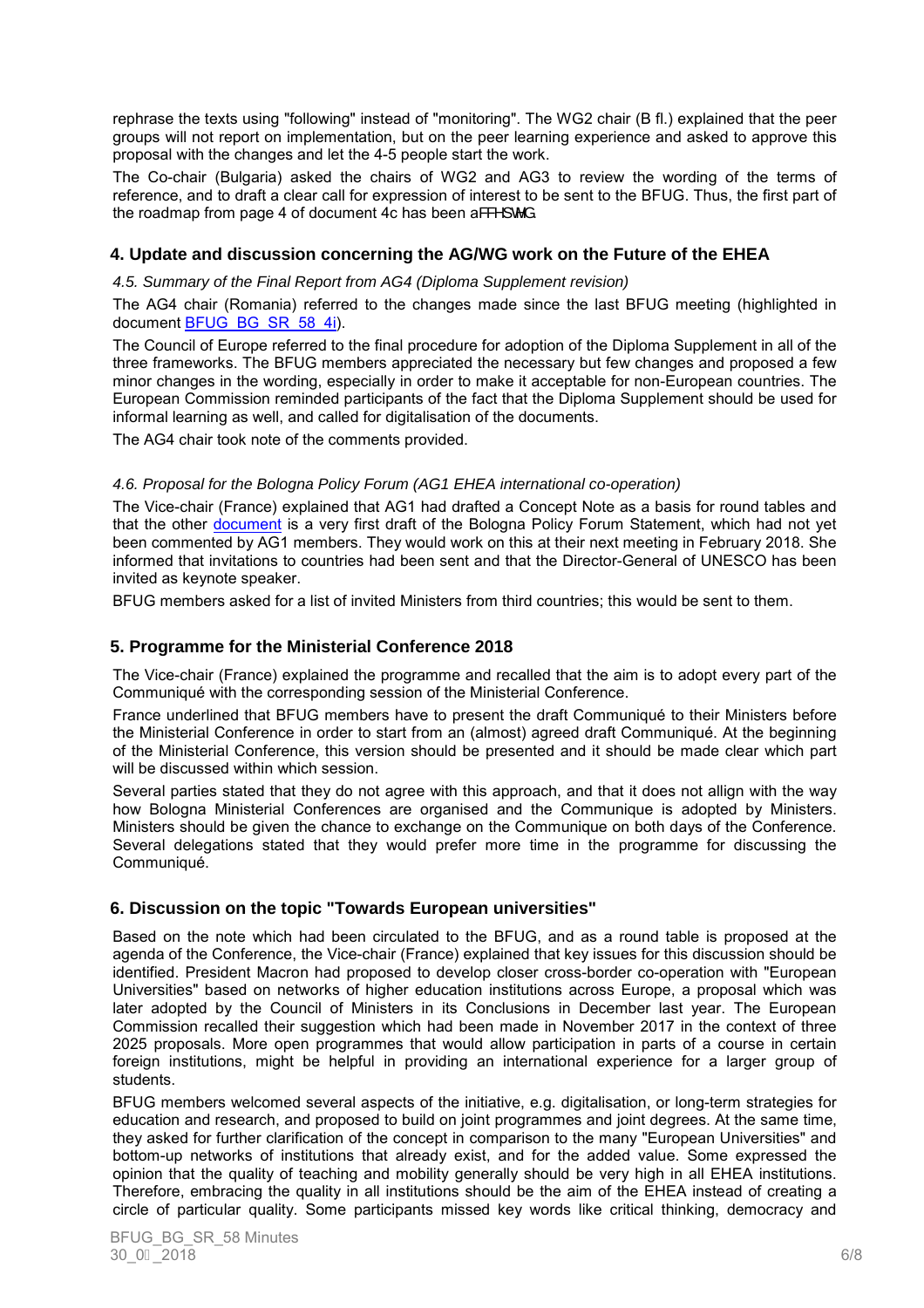human rights. Others were concerned about the geographical balance and wanted the background papers to clearly state that all EHEA higher education institutions can participate as equal partners, and to explain how non-EU institutions will be financed. One major concern was that this proposal could lead to an EHEA inside the EHEA with excellence clusters.

The European Commission underlined the importance of being inclusive and geographically balanced. Calls should allow flexibility for higher education institutions in terms of agreeing on topics or fields and, in terms of financing, possible synergies with Horizon 2020 and the Structural Funds should be considered.

The Co-chair (Bulgaria) thanked all participants for the lively discussion and many suggestions made.

### **7. Update on the Ministerial Conference 2018**

The BFUG Secretariat presented the logo of the conference and explained its main ideas linked to the conference: collective action, dynamism, democracy and openness.

On 23 May, the Welcoming Ceremony and Cocktail dinner will take place at the Sorbonne. The venue for the conference itself is the Palais Brongniart and the Gala Dinner 24 May will be at the Théâtre National de Chaillot.

The registration platform's address is ehea2018.paris, personal access codes would be sent on 19 February. Hotels had been pre-reserved; delegations were advised to book as soon as possible. Members not having informed the Secretariat yet about the composition of their delegation have been invited once more to do it.

# **8. Draft for the 2018 Ministerial Communiqué**

The BFUG Vice-chair as the Drafting Committee chair presented the draft version 3.0 of the Ministerial Communiqué and informed that comments from the Board meeting and other comments received had been integrated.

Austria explained the message it had sent to all BFUG members. The main idea was to arrive at a shorter text with a clearer structure after the discussion during this meeting. Austria proposed to send this version 4.0 to BFUG members, and allowing one week for written comments. Working on the wording should be postponed until having version 5.0 after the Board meeting in March (which then could be discussed at the April BFUG meeting).

A large number of BFUG members supported the approach of shortening and focusing on a limited number of concrete action lines. They especially called for rewriting the second part, for avoiding banalities and any repetition, and for limiting the text to no more than three pages (with background information either be deleted or transferred to the annex). The more structured document should have a clear message underlining the two central aspects: the importance of fundamental values and implementation. Fundamental values (not just "values") should be described and linked to citizenship and democracy. Some delegations insisted on mentioning the lack of implementation and the proposal for a follow-up on the Belarus roadmap, and on emphasising the need of speeding up implementation in all 48 EHEA countries. Others pointed out the inclusiveness agenda together with lifelong learning, including "diversity" as an umbrella notion and flexible learning paths, while ESU stressed the need to have a more ambitious agenda on LLL and social dimension.

Some delegations perceived the paragraph on teaching and learning as being too weak and were in favour of a strategic approach, embracing facets like digitalisation, social dimension, student centred learning, and diversity. European higher education institutions have a task for digitalisation of societies at large. The European dimension as a vision should be better articulated in context with local and regional ambitions. Others suggested mentioning linking of EHEA and ERA with a concrete proposal (e.g. a concrete vision for 2020 on how to improve inclusion of research in higher education). This collaboration could be linked to the idea of "European universities" in line with the discussion on point 6, underlining inclusiveness and commitments.

In general, it was recommended to come up with a more political and more ambitious Communiqué providing a vision for the next two years, including concrete commitments and ways to achieve them. Instead of higher education in general, activities in and of the EHEA would have to be at the core of the text which should make stakeholders feel their role in the reforms. In line with the political nature of the text it was proposed to use "we commit to" or "we ensure" instead of "we promote" or "we believe", and "diversity" was suggested as an umbrella instead of "inclusiveness". Using a stronger wording was felt necessary, especially for implementation issues.